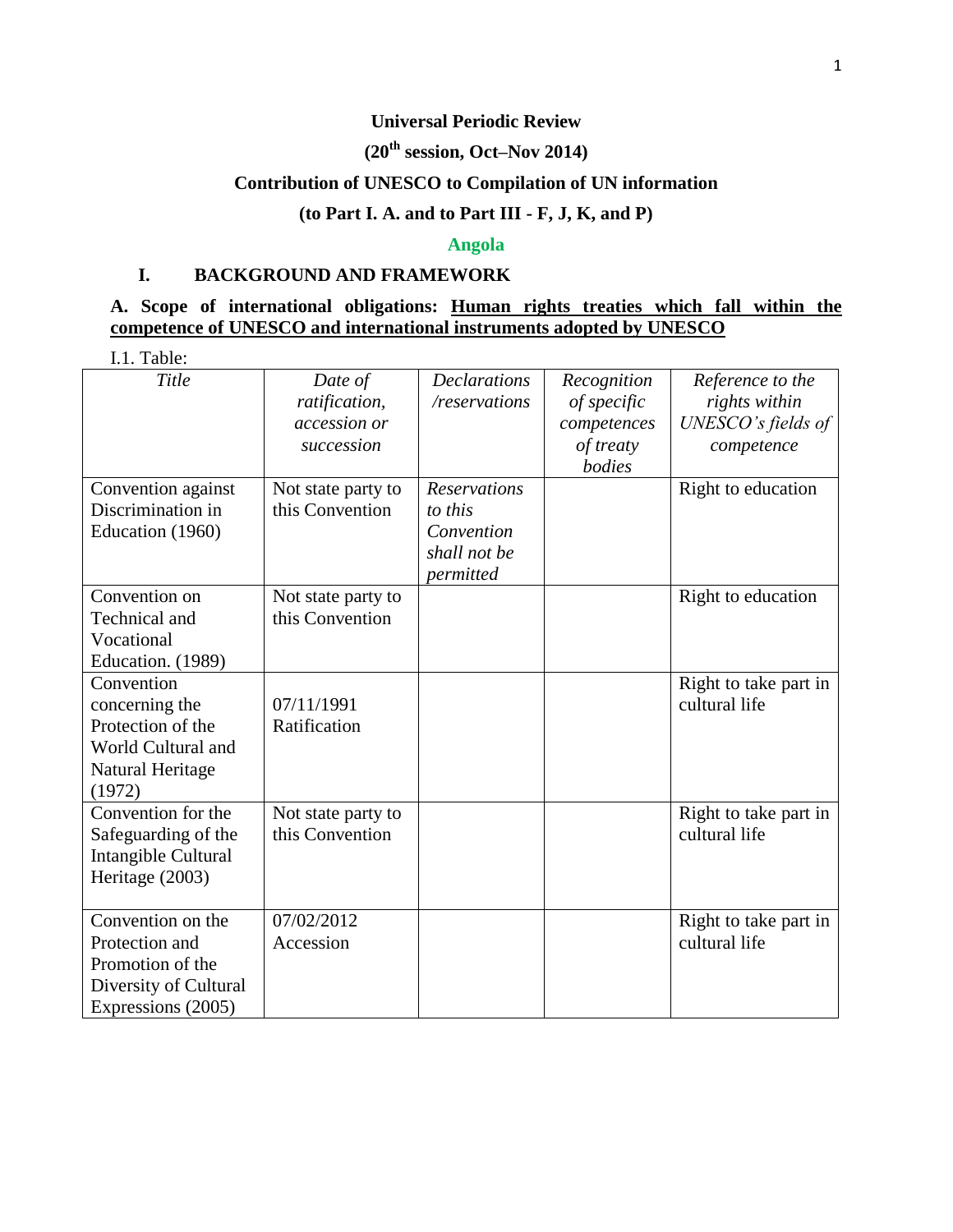### **II. Input to Part III. Implementation of international human rights obligations, taking into account applicable international humanitarian law to items F, J, K, and P**

#### **Right to education**

#### **Constitutional Framework:**

2. Angola adopted a new Constitution<sup>1</sup> in February 2010<sup>2</sup>. By comparison with the Constitution of 1992, the 2010 Constitution introduces changes with regard to the right to education According to **Article 21**, the State has the fundamental task to promote policies that ensure universal access to compulsory free education. **Article 79** guarantees the right to education and stipulates that the State promotes access to literacy and education for all. **Article 80** prohibits children of school age to work and **Article 81** stipulates that youth has a special protection in the implementation of their social, economic and cultural rights mainly concerning education and professional training. Regarding disabled people, the State promotes and supports special education and technical and vocational training (**Article 83**). According to **Article 19**, Portuguese is the official language and the State valorises and promotes the learning and use of other Angolan languages. Moreover, the Constitution guarantees the principle of equality and non-discrimination (**Articles 21** and **23**).

#### **Legislative Framework:**

3. The **Angolan Education Law<sup>3</sup>** of 31 December 2001 instituted the reform of the educational system. It established a new system with preschool education, basic education (considered as compulsory education of 6 years instead of 4), secondary education with two cycles of 3 years, vocational education (professional and technical education); teachers training for preschool and basic education, adult education and higher education organized in two cycles.<sup>4</sup>

#### **Policy Framework:**

 $\overline{\phantom{a}}$ 

#### $\triangleright$  Strategic documents

4. The **"National Plan for Education for All 2001-2015**" 5 aims to establish general basis to organize and realize Education for all. It defines the conceptual and thematic framework, objectives, functions, tasks and results expected. This National Plan focuses on different topics such as Education on HIV, Literacy and Adult Education, Special Education for students with special needs, etc.

5. In 2001, the Government of Angola approved an **Integrated Strategy for the Improvement of the Educational System for the period 2001-2015** which seeks to re-launch the sector, giving priority to teacher training, the organization of the system and the rehabilitation of school infrastructures. This plan foresees a development phase of the new educational system (2002 – 2006) based mainly on the strengthening of basic education and on the promotion of technical and professional competencies at national level, on the reform and reorganization of the management of the educational system, and on the revision of the curriculum on the basis of

<sup>&</sup>lt;sup>1</sup> <http://aceproject.org/ero-en/regions/africa/AO/constituicao-da-republica-de-angola-2010/>

<sup>&</sup>lt;sup>2</sup> The new Constitution was adopted by the National Assembly of Angola on  $21^{st}$  January 2010, promulgated by the President on 3<sup>rd</sup> February and published on 5<sup>th</sup>, see<http://www.eisa.org.za/WEP/ang5.htm>

<sup>&</sup>lt;sup>3</sup> http://planipolis.iiep.unesco.org/upload/Angola/Angola Lei de educacao.pdf

<sup>4</sup> International Bureau of Education, World Data on Education, seventh edition 2010/11,

[http://www.ibe.unesco.org/fileadmin/user\\_upload/Publications/WDE/2010/pdf-versions/Angola.pdf](http://www.ibe.unesco.org/fileadmin/user_upload/Publications/WDE/2010/pdf-versions/Angola.pdf)

<sup>5</sup> <http://planipolis.iiep.unesco.org/upload/Angola/Angola%20PNA%20EPT%20French.pdf>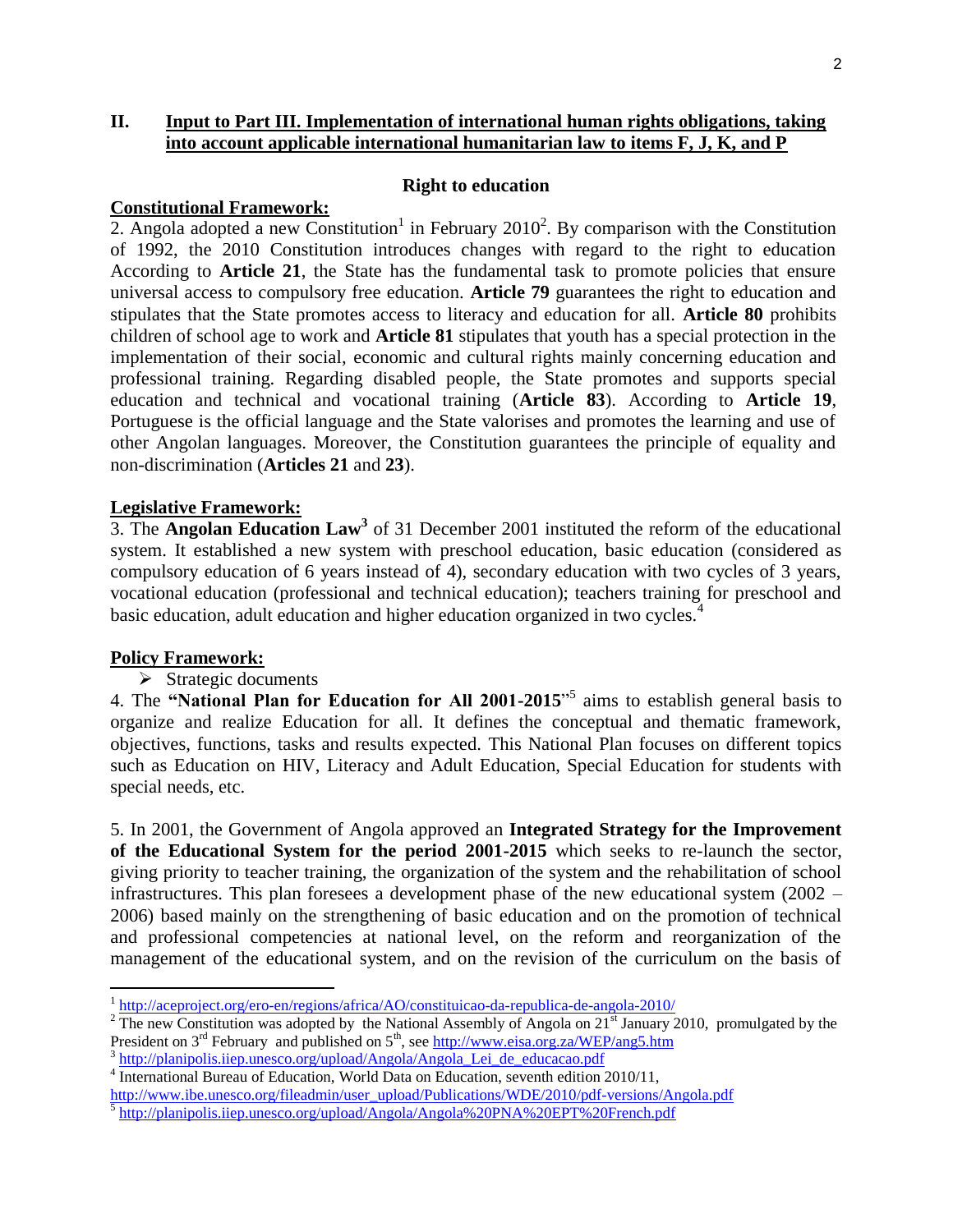internationally accepted educational standards. In a second phase (2006-2015) consolidation and expansion of the new system through continuity, improvement and development of the programs launched in the previous phase is expected.<sup>6</sup>

6. The **Directory Plan of Teachers Training 2008-2015** would coordinate initiatives to train teachers, so that they obtain the diploma required to teach at various levels.<sup>7</sup>

# $\triangleright$  Child-friendly schools for primary education

7. In May 2010, the second **national workshop on child-friendly schools** took place in Angola. The concept focuses on the needs and rights of each individual child and aims to change the experience of schooling in Angola. "Among the current challenges faced by Angolan school children are crowded classes and poor learning conditions. Many schools have no access to water and sanitation, meaning that girls are often forced to drop out after the onset of menstruation. Less than 60 per cent of primary school-aged boys and girls attend primary school, and many children repeat classes – leading to more overcrowding.[…] The new national strategy will include school building construction, teacher training and a push for community involvement in school life, among other elements. Its ultimate aim is to achieve universal access to quality primary education across the country."<sup>8</sup>

 $\triangleright$  Teachers training

8. "In 2009, to improve the standard of teaching and schools, the government commenced an ambitious project, the Programme of Assistance to Primary Education (PAEP), to train teachers across the country in modern teaching methods. The programme was facilitated by UNICEF and funded by a  $64.1$  million (approximately US\$5.2 million) contribution from the European Union. Some 350 teacher trainers were recruited across seven provinces."<sup>9</sup>

# **Cooperation:**

9. Angola is not yet party to the 1960 UNESCO Convention against Discrimination in Education.

10. Angola did not report to UNESCO on the measures taken for the implementation of the 1960 UNESCO Convention against Discrimination in Education within the framework of the:

- Sixth Consultation of Member States, 2001 (covering the periods 1994-1999)
- Seventh Consultation of Member States, 2007 (covering the periods 2000-2005)
- Eighth Consultation of Member States, 2013 (covering the period 2006-2011)

11. Angola did not report to UNESCO on the measures taken for the implementation of the 1974 UNESCO Recommendation concerning Education for International Understanding, Co-operation and Peace and Education relating to Human Rights and Fundamental Freedoms within the framework of the:

- Fourth Consultation of Member States, 2009 **(**covering the period 2005-2008)

 $\overline{\phantom{a}}$ <sup>6</sup> Republic of Angola/European Community, Joint annual report 2001-2002, [http://ec.europa.eu/development/icenter/repository/ao\\_review\\_2003\\_en.pdf](http://ec.europa.eu/development/icenter/repository/ao_review_2003_en.pdf)

<sup>7</sup> International Bureau of Education, World Data on Education, seventh edition 2010/11, [http://www.ibe.unesco.org/fileadmin/user\\_upload/Publications/WDE/2010/pdf-versions/Angola.pdf](http://www.ibe.unesco.org/fileadmin/user_upload/Publications/WDE/2010/pdf-versions/Angola.pdf) <sup>8</sup> Unicef, [http://www.unicef.org/infobycountry/angola\\_53656.html](http://www.unicef.org/infobycountry/angola_53656.html)

<sup>&</sup>lt;sup>9</sup> UNICEF and EU-supported training for teachers boosts education quality in Angola, [http://www.unicef.org/infobycountry/angola\\_61321.html,](http://www.unicef.org/infobycountry/angola_61321.html) Accessed on 28/10/2013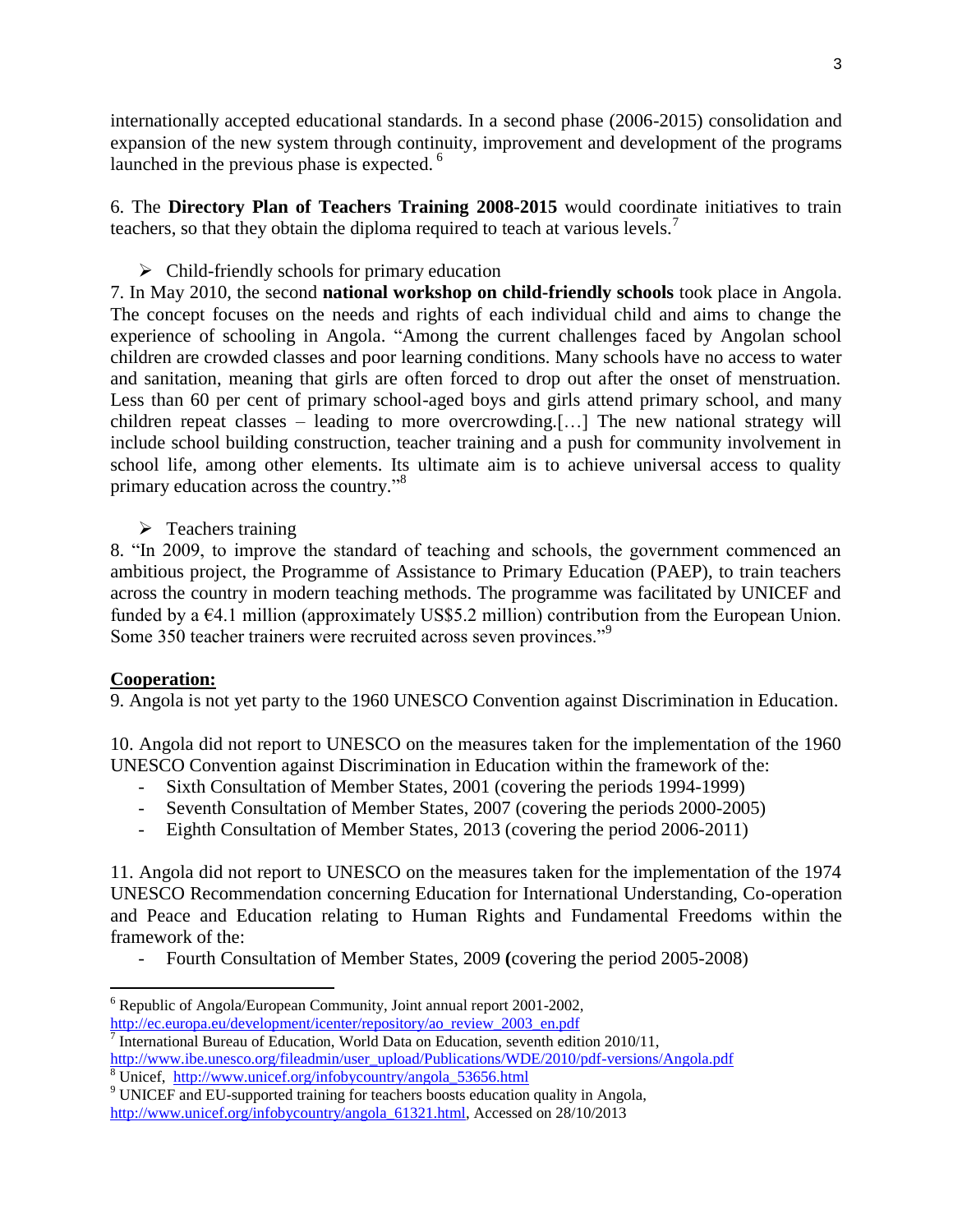Fifth Consultation of Member States, 2013 (covering the period 2009-2012)

12. Angola reported to UNESCO on the measures taken for the implementation of the 1976 Recommendation on the Development of Adult Education within the framework of the:

- First Consultation of Member States (1993)
- Second Consultation of Member States (2011)

13. Angola is not party to the 1989 UNESCO Convention on Technical and Vocational Education.

#### **Freedom of opinion and expression**

Constitutional and Legislative Framework:

14. Freedom of speech is guaranteed under Article 32 of the Constitution of Angola.<sup>10</sup>

15. The Law No. 7/78 on Crimes against State Security  $(1978/2010)^{11}$  contains provision for imprisonment up to three years for insulting the State or the President in "public meetings or by disseminating words, images, writings or sound. $12$ 

16. Furthermore, defamation is a criminal offence under Article 199 of the Angolan Penal Code  $(2006)^{13}$  and shall be punished with monetary fine or imprisonment of up to two years.

17. Angola has a freedom of information since 2002 with the Law on Access to Administrative Documents which allows for public access to public information.

#### Media Self-Regulation:

18. Media self-regulation mechanisms exist in the country including through the Syndicate of Angolan Journalists (SJA).<sup>14 15</sup>

#### Safety of Journalists:

19. UNESCO recorded the killing of journalist Alberto Graves Chakussanga which took place in Angola in 2010.<sup>16</sup> The Director-General of UNESCO condemned this killing and called on the country to inform UNESCO, on a voluntary basis, of the actions taken to prevent the impunity of the perpetrators and to notify the Director-General of the status of the judicial

11

<sup>16</sup> [http://www.unesco.org/new/en/communication-and-information/freedom-of-expression/press](http://www.unesco.org/new/en/communication-and-information/freedom-of-expression/press-freedom/unesco-condemns-killing-of-journalists/countries/angola/)[freedom/unesco-condemns-killing-of-journalists/countries/angola/](http://www.unesco.org/new/en/communication-and-information/freedom-of-expression/press-freedom/unesco-condemns-killing-of-journalists/countries/angola/)

 $\overline{\phantom{a}}$ <sup>10</sup> [http://www.wipo.int/wipolex/en/text.jsp?file\\_id=196467](http://www.wipo.int/wipolex/en/text.jsp?file_id=196467)

[http://www.issafrica.org/cdct/mainpages/pdf/Terrorism/Legislation/Angola/Angola%20Laws%20on%20Crime%20](http://www.issafrica.org/cdct/mainpages/pdf/Terrorism/Legislation/Angola/Angola%20Laws%20on%20Crime%20Against%20State%20Security.pdf) [Against%20State%20Security.pdf](http://www.issafrica.org/cdct/mainpages/pdf/Terrorism/Legislation/Angola/Angola%20Laws%20on%20Crime%20Against%20State%20Security.pdf)

<sup>&</sup>lt;sup>12</sup> <http://www.hrw.org/news/2010/12/08/angola-revise-new-security-law-free-prisoners-cabinda>

<sup>13</sup> [http://www.wipo.int/wipolex/en/text.jsp?file\\_id=244267](http://www.wipo.int/wipolex/en/text.jsp?file_id=244267)

<sup>14</sup> <http://sindicatodosjornalistasangolanos.org/>

<sup>15</sup> [http://www.journalism.co.za/index.php/reporters-resources/ethics57/57-hacked-by-micky-turkish-hacker](http://www.journalism.co.za/index.php/reporters-resources/ethics57/57-hacked-by-micky-turkish-hacker-hacked-by-micky-turkish-hacker/223-code-of-ethics-angola.html)[hacked-by-micky-turkish-hacker/223-code-of-ethics-angola.html](http://www.journalism.co.za/index.php/reporters-resources/ethics57/57-hacked-by-micky-turkish-hacker-hacked-by-micky-turkish-hacker/223-code-of-ethics-angola.html)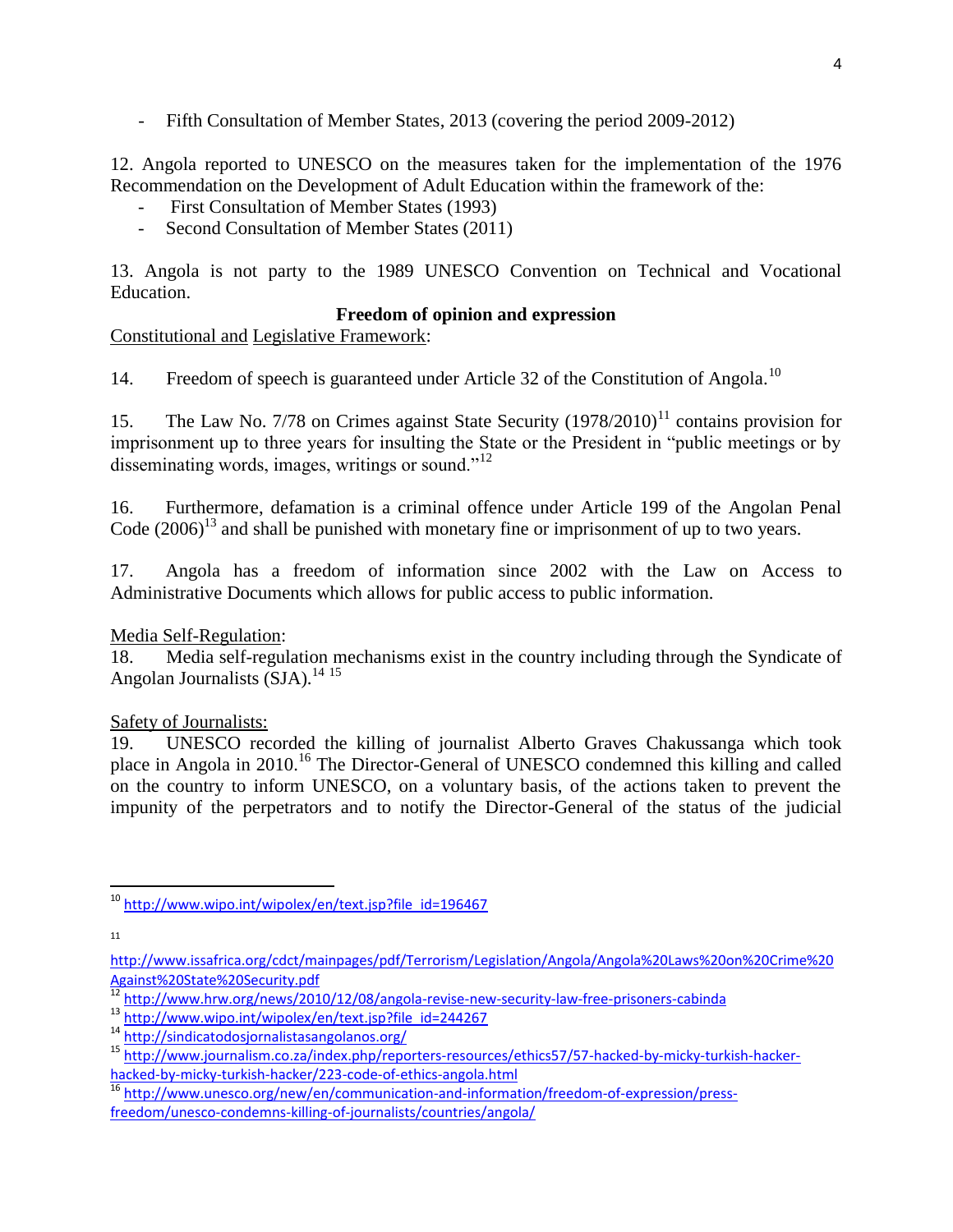inquiries conducted on each of the killings condemned by UNESCO.<sup>17</sup> By November 2013, Angola had not provided UNESCO with information concerning the judicial follow of the case.

20. Journalists are reportedly beaten and arrested by the police, including a recent case of arrest of journalists during a protest in Luanda<sup>18</sup>.

### **Freedom of scientific research and the right to benefit from scientific progress and its applications**

21. UNESCO assists Angola in science policy review and provides the necessary expertise and policy advice to accompany Angola in the reform process of its national Science, Technology and Innovation (STI) system.

22. In 2011, the main three documents, elaborated by the Ministry of Higher Education, Science and Technology of Angola, were adopted: National Policy on STI (Presidential Decree 201/11, 20 July 2011), National Strategy of STI (Presidential Decree 196/11, 11 July 2011) and the Coordinating Mechanism (Presidential Decree 224/11, 11 August)<sup>19</sup>.

23. The Constitution of Angola establishes in Articles 21, 22, 79, 80 and 138, a number of assumptions that aim to promote the formation of the human being, excellence, quality, innovation and scientific and technological development, and encourages the pursuit of academic and scientific activity by governments or public officials. The establishment of a knowledge society through the integration of science, technology and innovation in the development strategy of the country is a key factor to build a modern, economically competitive society that allows sustainable development, combating poverty and improving the citizen's quality of life; Having the need to formulate rules to implement, in a consistent, comprehensive and effective way, the assumptions of science and technology able to support sustainable national development.<sup>20</sup>

24. The Constitutional Law of 11 November 1975 provides that the state shall promote as well «the protection and conservation of the country's natural resources» and «supervise their exploitation and development for the benefit of all the community» (Article 12/2). Concerning economic, social and cultural rights, the Constitutional Law provides for the right to live in a healthy and non-polluted environment (Article 24), to work (Article 46/1, also ruled in the Constitutional Law as a duty), to medical and health assistance (Article 47), of access to education, culture and sports (Article 49) and to legal aid (Article 36/2). No violations/restrictions of academic freedoms were reported in The El Barometer (2007) in Angola<sup>21</sup>. In 2006, the program on academic freedom and human rights of the Council for the Development of Social Science Research in Africa (CODESRIA) aimed at the promotion and

l

<sup>&</sup>lt;sup>17</sup> Decision on the Safety of Journalists and the Issue of Impunity. Adopted by the IPDC Intergovernmental Council at its 27th Session (available at

[http://www.unesco.org/new/fileadmin/MULTIMEDIA/HQ/CI/CI/pdf/ipdc2010\\_safety\\_decision\\_final.pdf\)](http://www.unesco.org/new/fileadmin/MULTIMEDIA/HQ/CI/CI/pdf/ipdc2010_safety_decision_final.pdf) <sup>18</sup> <http://makaangola.org/2013/09/20/english-rafael-marques-de-morais-detido-em-luanda/?lang=en>

<sup>19</sup> [http://www.unesco.org/new/fileadmin/MULTIMEDIA/HQ/SC/pdf/National-Policy\\_Silva\\_Maputo\\_PO.pdf.](http://www.unesco.org/new/fileadmin/MULTIMEDIA/HQ/SC/pdf/National-Policy_Silva_Maputo_PO.pdf)

<sup>&</sup>lt;sup>20</sup> [http://c96268.r68.cf3.rackcdn.com/livro\\_ingl\\_s\\_final.pdf.](http://c96268.r68.cf3.rackcdn.com/livro_ingl_s_final.pdf)

<sup>21</sup> [http://download.ei-](http://download.ei-ie.org/docs/IRISDocuments/Education/Higher%20Education%20and%20Research/Higher%20Education%20Policy%20Papers/2008-00037-01-E.pdf)

[ie.org/docs/IRISDocuments/Education/Higher%20Education%20and%20Research/Higher%20Education%20Policy%](http://download.ei-ie.org/docs/IRISDocuments/Education/Higher%20Education%20and%20Research/Higher%20Education%20Policy%20Papers/2008-00037-01-E.pdf) [20Papers/2008-00037-01-E.pdf.](http://download.ei-ie.org/docs/IRISDocuments/Education/Higher%20Education%20and%20Research/Higher%20Education%20Policy%20Papers/2008-00037-01-E.pdf)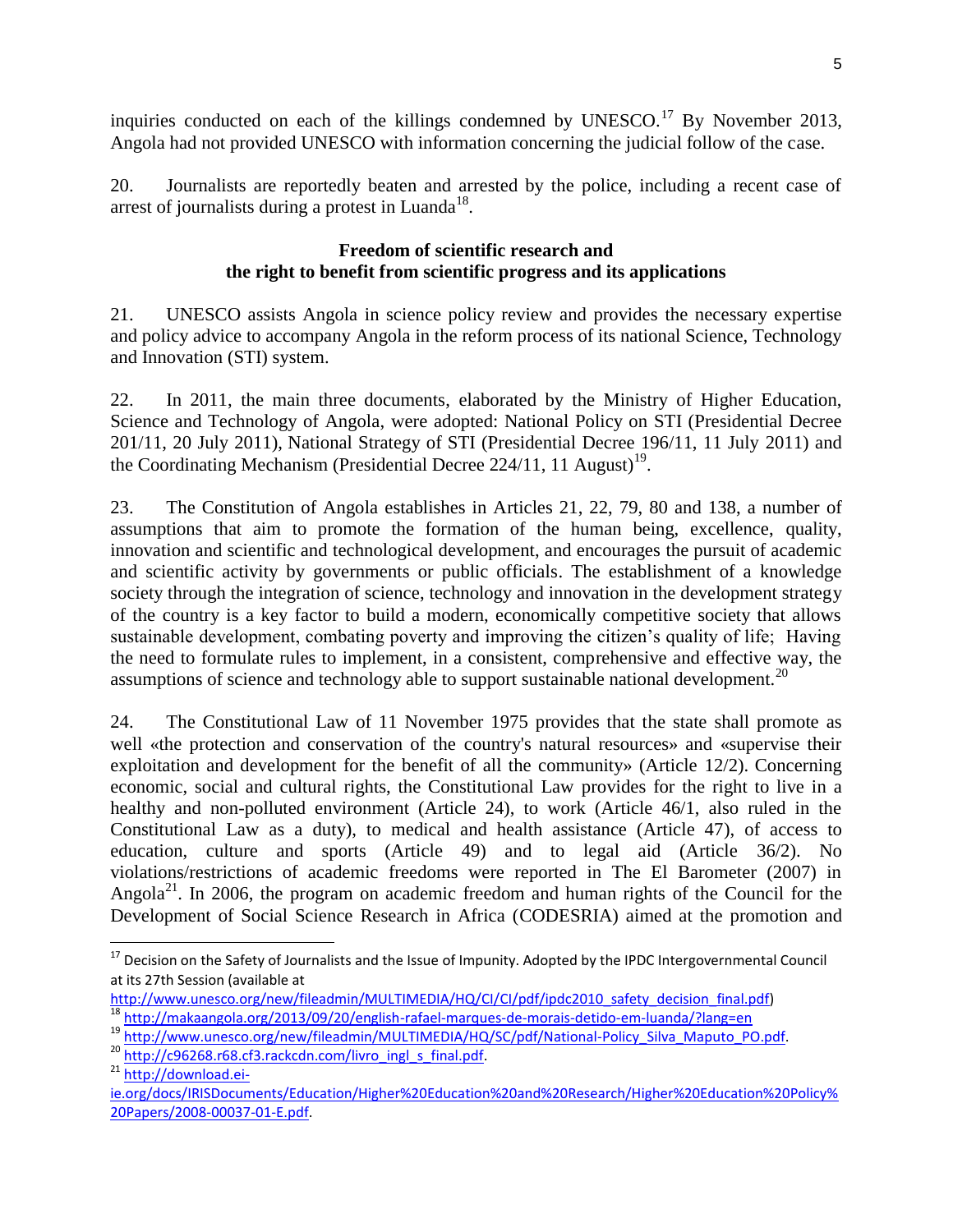protection of the Academic freedom and human rights of researchers was implemented in  $\text{Angola}^{22}$ .

### **Right to life, liberty and security of the person**

Violence against women

25. In 2010, the Report on "The Status of women: country briefs on achievements and gaps eradicating sexual and gender based violence in the Great Lakes Region" was prepared with financial support of UNESCO<sup>23</sup>.

26. As stated in the above-mentioned Report, following the end of Angolan civil war which lasted from 1975 to  $2002^{24}$ , women have faced discrimination in terms of disarmament, demobilization and reintegration  $(DDR)^{25}$ . As the country works towards establishing peace and security more effort by the government is required to include women in such processes. In addition, more concerted efforts need to be applied to addressing discrimination against women as well as sexual and gender-based violence  $(\overline{SGBV})^{26}$ .

# Legislative and Institutional Frameworks

27. The Angolan Constitution guarantees equal treatment under the law and the same rights regardless of gender for all citizens<sup> $27$ </sup>.

28. The Ministry of Family and Promotion of Women assisted by the United Nations Population Fund elaborated the "Strategy and Strategic Framework for the Promotion of Gender Equality by the year 2005" which was approved by the government on 7 November 2001<sup>28</sup>.

29. In Angola, rape is punishable under the Criminal Code<sup>29</sup>.

30. The Ministry of Family and Promotion of Women of Angola established the Family Counselling Centre in 2000 to provide legal and psycho-social assistance to victims of violence<sup>30</sup>. In 2001, the Ministry signed an agreement with the Lawyers' Association of Angola to assign lawyers to the Centre $31$ .

<sup>24</sup> <http://www.eisa.org.za/WEP/angoverview.htm> 25

<sup>27</sup> [http://www.icrc.org/ihl-](http://www.icrc.org/ihl-nat.nsf/162d151af444ded44125673e00508141/959295348a698899c12570a500421ade/$FILE/Constitution%20Angola%20-%20EN.pdf)

- <sup>29</sup> Ibid p. 14.
- <sup>30</sup> Ibid p. 19.
- $31$  Ibid.

l <sup>22</sup> [http://www.codesria.org/spip.php?article213.](http://www.codesria.org/spip.php?article213) 23

[http://www.unesco.org/new/fileadmin/MULTIMEDIA/HQ/BSP/GENDER/Working%20Paper\\_JA%20Rodrigues\\_THE](http://www.unesco.org/new/fileadmin/MULTIMEDIA/HQ/BSP/GENDER/Working%20Paper_JA%20Rodrigues_THE%20STATUS%20OF%20WOMEN%20-%20COUNTRY%20BRIEFS.pdf) [%20STATUS%20OF%20WOMEN%20-%20COUNTRY%20BRIEFS.pdf;](http://www.unesco.org/new/fileadmin/MULTIMEDIA/HQ/BSP/GENDER/Working%20Paper_JA%20Rodrigues_THE%20STATUS%20OF%20WOMEN%20-%20COUNTRY%20BRIEFS.pdf)

http://www.unesco.org/new/fileadmin/MULTIMEDIA/HO/BSP/GENDER/Working%20Paper\_JA%20Rodrigues\_T [HE%20STATUS%20OF%20WOMEN%20-%20COUNTRY%20BRIEFS.pdf](http://www.unesco.org/new/fileadmin/MULTIMEDIA/HQ/BSP/GENDER/Working%20Paper_JA%20Rodrigues_THE%20STATUS%20OF%20WOMEN%20-%20COUNTRY%20BRIEFS.pdf)

 $\frac{26}{26}$  Ibid, p.5.

[nat.nsf/162d151af444ded44125673e00508141/959295348a698899c12570a500421ade/\\$FILE/Constitution%20Ango](http://www.icrc.org/ihl-nat.nsf/162d151af444ded44125673e00508141/959295348a698899c12570a500421ade/$FILE/Constitution%20Angola%20-%20EN.pdf) [la%20-%20EN.pdf](http://www.icrc.org/ihl-nat.nsf/162d151af444ded44125673e00508141/959295348a698899c12570a500421ade/$FILE/Constitution%20Angola%20-%20EN.pdf)

 $\frac{28}{28}$  Combined fourth and fifth periodic reports of States parties Angola, June 2004, p. 17.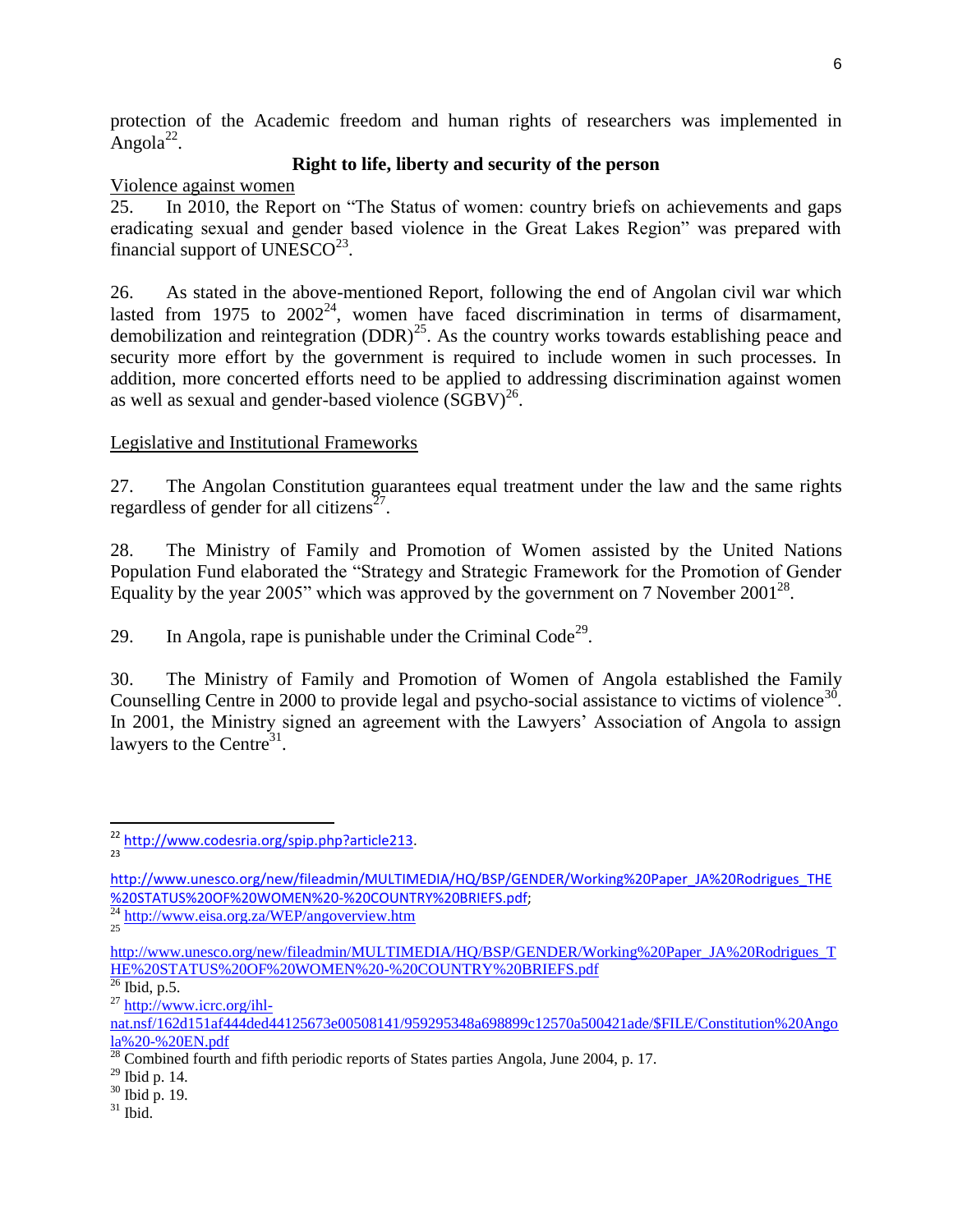31. The Angolan Women's Organization set up centres for female victims of violence in all provincial capitals, legal counselling centres in four provinces (Benguela, Luanda, Cabinda and Huila) and a shelter for women victims of violence in the Luanda province<sup>32</sup>.

32. Women's representation in the National Assembly after the 2008 elections was 37.37% that represents an increase compared to the 1992 elections when this figure was equal to  $10.5\%$ <sup>33</sup>.

33. Angola observed in its country report submitted to the Committee on the Elimination of All Forms of Discrimination against Women which monitors the Convention to Eliminate All Forms of Discrimination against Women that discrimination was inherent in the Angolan Penal Code. It is stated that, compared to other crimes, only women could be punished for abortions and infanticide (Article 358) and only women could be victims of rape (Article 392)<sup>34</sup>.

34. The report also stated that there was insufficient action in enforcing the law to protect women from violence and discrimination as well as reinforce their rights<sup>35</sup>. The Delegation of Angola indicated that "Cultural and traditional factors also play against women as the women is always to blame and must accept violence as being part of the way of life of the Angolan woman<sup> $,36$ </sup>

35. Women who are heads of households, because they are widows, have lost sons or have been abandoned by their husbands (sometimes soldiers they were forced to marry) are particularly vulnerable to sexual abuse, poverty and/or other forms of violence because they challenge established gender-norms of men as providers for the family.<sup>37</sup> Poverty often forces women into prostitution<sup>38</sup>.

36. Initiatives for disarmament, demobilization and reintegration often fail to address the needs of women either in terms of being eligible for benefits offered to male combatants or in terms of support as non-combatants who contributed to war efforts of outfits like Union for the Total Independence of Angola (UNITA)<sup>39</sup>.

37. There were no prosecutions for violence against women (in 2006). Police were likely to view such abuse as a family matter, not a violation of law.<sup>40</sup>

 $\overline{\phantom{a}}$  $32$  Ibid.

<sup>&</sup>lt;sup>33</sup> [http://www.ipu.org/parline-e/reports/2007\\_E.htm;](http://www.ipu.org/parline-e/reports/2007_E.htm) an[d http://www.ipu.org/parline-e/reports/arc/2007\\_92.htm.](http://www.ipu.org/parline-e/reports/arc/2007_92.htm)

<sup>&</sup>lt;sup>34</sup> Combined fourth and fifth periodic reports of States parties Angola, June 2004, p. 14.

<sup>&</sup>lt;sup>35</sup> Combined fourth and fifth periodic reports of States parties Angola, June 2004, p.19.

<sup>36</sup> Ibid p.19.

<sup>&</sup>lt;sup>37</sup> "Angolan women in the aftermath of conflict," Henda Ducados 2004 [http://www.c-r.org/accord-article/angolan](http://www.c-r.org/accord-article/angolan-women-aftermath-conflict)[women-aftermath-conflict](http://www.c-r.org/accord-article/angolan-women-aftermath-conflict) ; "Struggling Through Peace: Return and Resettlement in Angola," August 2003 Volume 15, No. 16 (A) p. 23; Combined fourth and fifth periodic reports of States parties Angola, June 2004, p. 48.

<sup>&</sup>lt;sup>38</sup> Angola: Country Reports on Human Rights Practices, Bureau of Democracy, Human Rights, and Labor, U.S. Department of State, March 6, 2007<http://www.state.gov/j/drl/rls/hrrpt/2006/78718.htm> ; "Angolan women in the aftermath of conflict," Henda Ducados 2004 [http://www.c-r.org/accord-article/angolan-women-aftermath-conflict.](http://www.c-r.org/accord-article/angolan-women-aftermath-conflict)

 $39$  "Struggling Through Peace: Return and Resettlement in Angola," August 2003 Volume 15, No. 16 (A) p. 23; "Angolan women in the aftermath of conflict," Henda Ducados 2004 [http://www.c-r.org/accord-article/angolan](http://www.c-r.org/accord-article/angolan-women-aftermath-conflict)[women-aftermath-conflict.](http://www.c-r.org/accord-article/angolan-women-aftermath-conflict)

<sup>&</sup>lt;sup>40</sup> Angola: Country Reports on Human Rights Practices, Bureau of Democracy, Human Rights, and Labor, U.S. Department of State, March 6, 2007<http://www.state.gov/j/drl/rls/hrrpt/2006/78718.htm>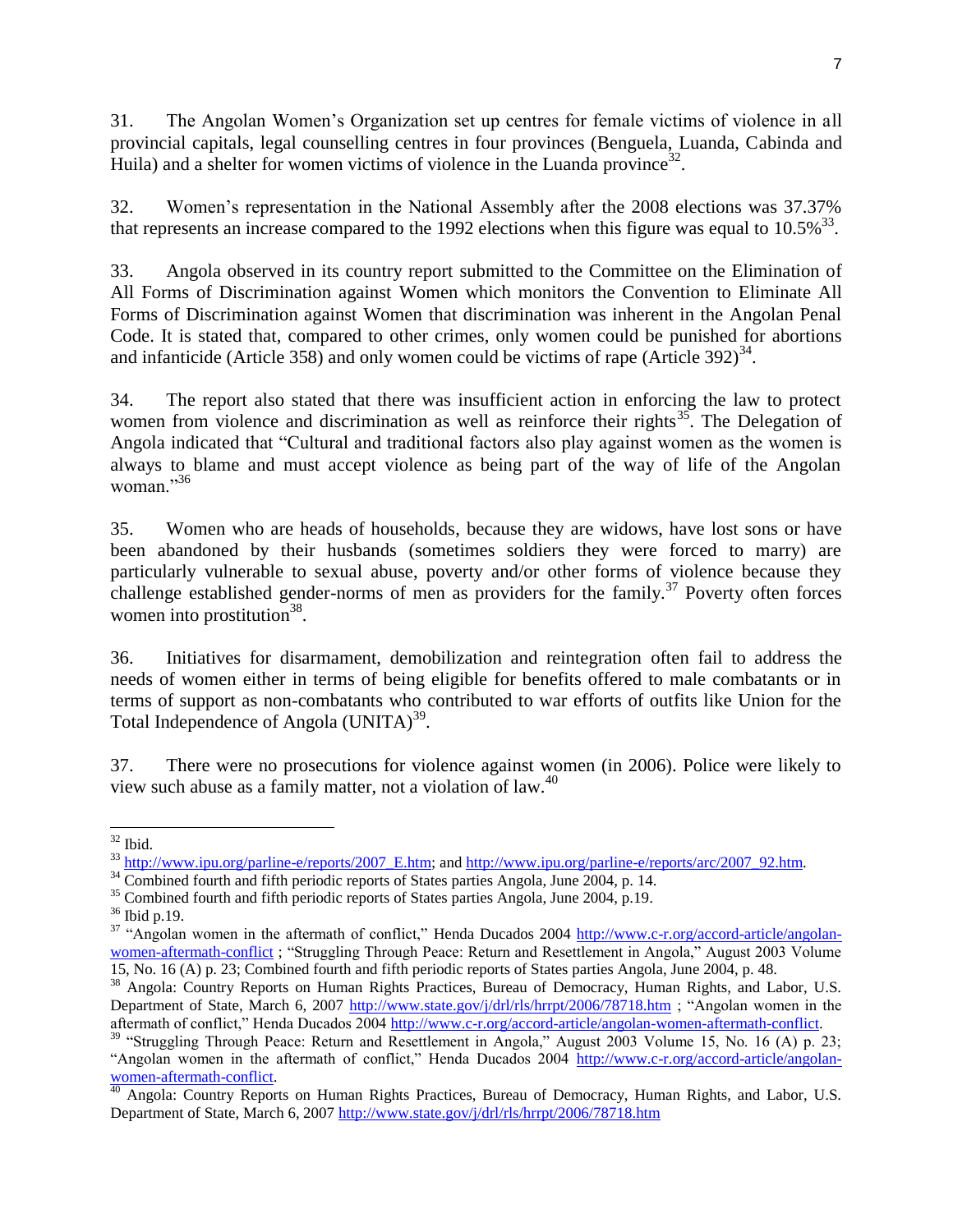38. There is no National Action Plan to implement the Security Council Resolution 1325 on women and peace and security.

39. Statistics on violence against women, female ex-combatants as well as the effects of war on both women and men are difficult to find. The Multiple Indicator Cluster Survey which provides some statistics on the prevalence of gender-based violence and women's health is not available for Angola (no data presented on the relevant web site)<sup>41</sup>. The same situation is observed with regard to the Demographic and Health Survey which would also provide such information, it being noted that a survey for Angola is under elaboration<sup>42</sup>.

40. In spite of the fact that there is evidence that there are actions in place to help women subjected to violence in terms of counselling and legal assistance, however there does not appear to be any analysis on how effective these institutions are in reinforcing women's rights and assisting in their empowerment. It appears also there are few actions in Angola on gendersensitization of decision-makers and the public and no documentation about the results achieved in the result of such action is available. Cultural norms that discriminate against women seem to prevail. Angola as a country that has experienced decades of armed conflict, it is interesting to note that no information is readily available on women's involvement in peacebuilding and conflict resolution.

# **III. RECOMMENDATIONS**

# Recommendations made within the framework of the Woking Group on the Universal Periodic Review, considered on the  $12<sup>th</sup>$  of February 2010<sup>43</sup>

- 41. The following recommendations made to Angola regarding education were accepted by it:
	- *47. To continue the good work of providing legislation and policies for gender equality in keeping with international obligations, […] and providing policies aimed at women's education, […] (Norway);*
	- *123. To continue to develop the country's economic potential and ensure a dignified standard of living for its citizens, and to adopt further measures necessary to increase the level of access to education […] (Belarus);*
	- *132. To consider intensifying efforts to achieve further gains in […] the right to education for all sectors of society (Malaysia);*
	- *140. To continue to seek the assistance of the international community to help upgrade its educational system, […] (Philippines);*
	- *142. To scale up efforts to provide high-quality goods and services, especially in the areas of education […] (Zimbabwe);*

 $\overline{\phantom{a}}$ 

<sup>&</sup>lt;sup>41</sup> [http://www.childinfo.org/mics3\\_surveys.html.](http://www.childinfo.org/mics3_surveys.html)

<sup>&</sup>lt;sup>42</sup> This resource would usually provide some information on gender-based violence. Current data available is on Malaria and Health

[http://www.measuredhs.com/Where-We-Work/a](http://www.measuredhs.com/Where-We-Work/)nd

[http://www.measuredhs.com/countries/country\\_main.cfm?ctry\\_id=76&c=Angola.](http://www.measuredhs.com/countries/country_main.cfm?ctry_id=76&c=Angola) 

<sup>43</sup> <http://www.upr-epu.com/files/155/G.E.pdf>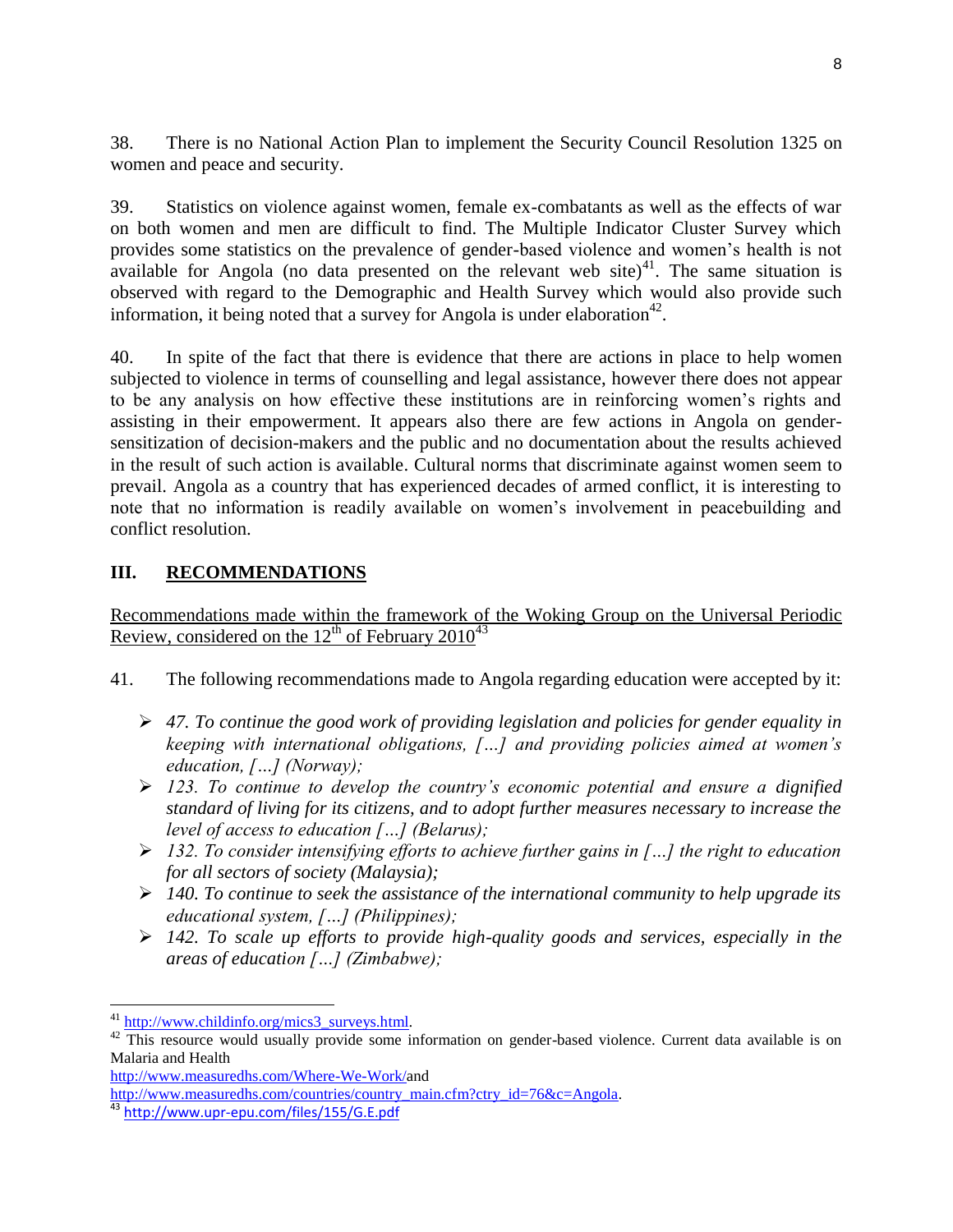- *147. To place priority on the vital area of education, especially the education of girls in rural areas (Algeria);*
- *148. To continue to strengthen its policies aimed at increasing the enrolment rate in primary and secondary education, and to implement the measures necessary to achieve the Millennium Development Goals in terms of reducing illiteracy rates (Bolivarian Republic of Venezuela);*
- *149. To continue to reinforce policies aimed at improving enrolment rates at primary and secondary schools (Turkey);*
- *150. To devise plans and strategies for guaranteeing the right to education and providing girls with equal access to education (Egypt);*
- *151. To develop a programme for education and human rights training, as that could enhance the capacity of all stakeholders, including civil society, to facilitate such activities and ensure greater awareness among citizens with regard to human rights (Morocco);*
- *152. To enforce or institute mechanisms for ensuring that the first grade of school is free for all children (Ireland);*
- *153. To take further measures to improve the quality of the basic education system by increasing the number and the training of teachers, to increase the school attendance rate at the secondary level, to decrease drop-out rates, to combat child labour and to prevent discrimination against young girls (Portugal);*
- *154. To step up efforts to promote and protect the right to education and children's rights, including by improving literacy rates and enrolment rates in primary and secondary education (Philippines);*
- *155. To take further measures aimed at consolidating its achievements with regard to expanding education to disadvantaged areas, by according special attention to the rights of the girl child, especially in nomadic communities (Ethiopia);*
- *156. To step up the implementation of programmes aimed at reducing illiteracy, as part of the achievement of the Millennium Development Goals (Côte d'Ivoire);*
- *157. To actively promote access to education for young girls (Italy).*

# Analysis:

42. There seems to be no indication nor report made by Angola on measures undertaken since the last review to address the recommendations made during the last review.

# **Specific Recommendations on the right to education for the 2nd UPR cycle:**

43. Angola should be strongly encouraged to ratify the 1960 UNESCO Convention against Discrimination in Education.

44. Angola should be encouraged to submit regular state reports for the periodic consultations of UNESCO's education related standard-setting instruments, especially for the Convention against Discrimination in Education.

45. Angola could be encouraged to develop a programme for education and human rights training, as that could enhance the capacity of all stakeholders, including civil society, to facilitate such activities and ensure greater awareness among citizens with regard to human rights.